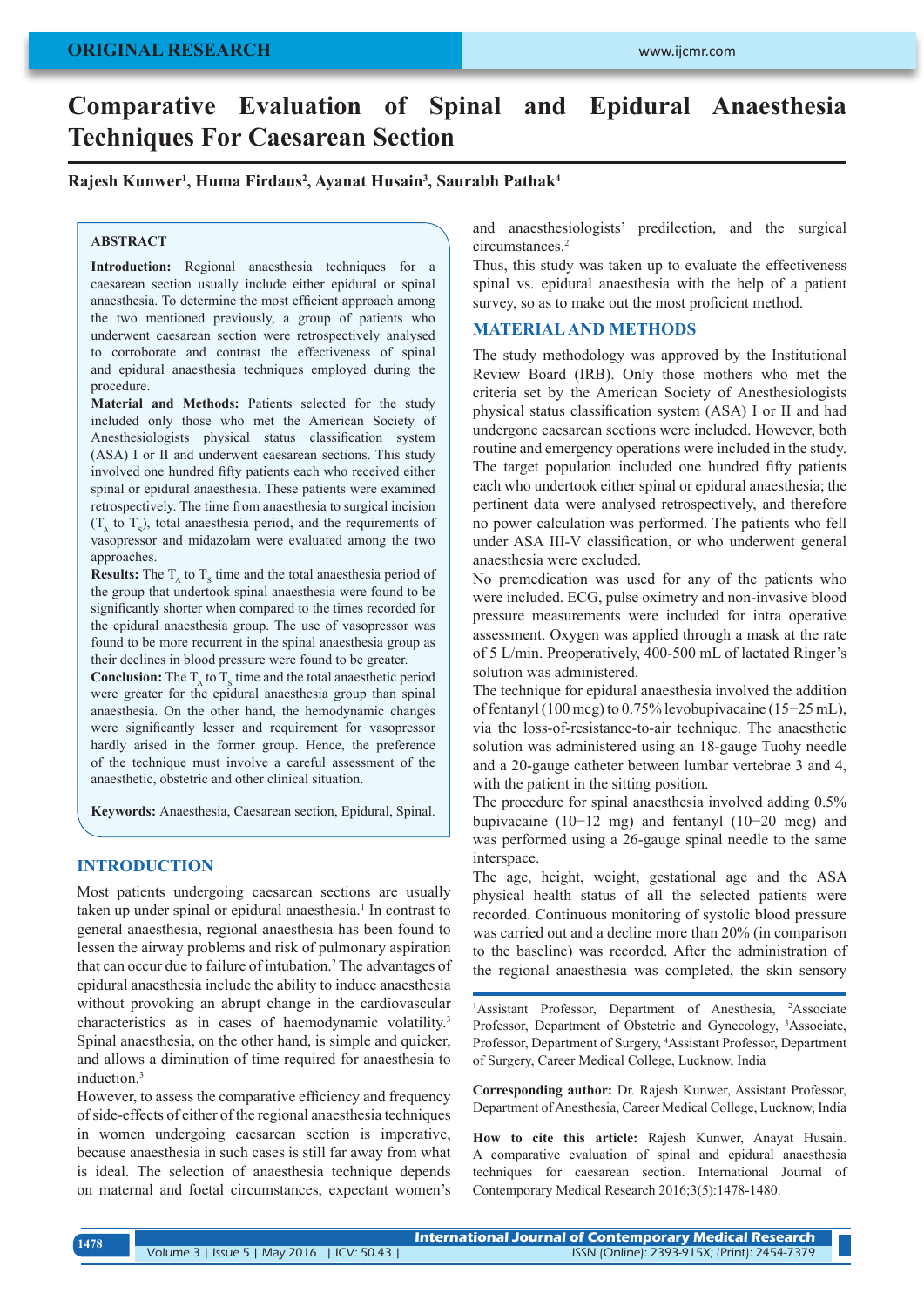block degree was recorded and the time from anaesthesia to surgical incision  $(T_A \text{ to } T_S)$  time; entire anaesthesia period; midazolam usage; and usage of phenylephrine or ephedrine were compared among the two anaesthesia techniques used. Apgar score of the newborn at one minute and five minutes; the state of the postdural puncture headache (PDPH); and the visual analogue scale (VAS) pain score at one day after surgery were also examined.

# **STATISTICAL ANALYSIS**

Mean  $\pm$  standard deviation values were used to evaluate  $(T_A \text{ to } T_S)$  time, total anaesthesia period, requirement for vasopressors and midazolam, Apgar score, and VAS pain score. To compare the two groups, the unpaired t-test was used. Chi square test was utilized for frequency evaluation. P< 0.05 was considered to be statistically significant. SPSS version 18.0 was used for statistical analysis.

#### **RESULTS**

No significant differences were found in the age, height, and weight, sensory block level and ASA status. It was seen that a statistically significant difference existed in the  $T_{\text{A}}$  to  $T_{\text{S}}$ time, the entire anaesthesia period, and the extent of use of vasopressors between the two groups. Both  $T_A$  to  $T_S$  time and total anaesthesia periods were shorter for the spinal anaesthesia group as compared to the epidural anaesthesia group.

The decline in systolic blood pressure, however, was seen to be more frequent in the spinal than in the epidural anaesthesia group, and hence the extent of usage of phenylephrine and ephedrine was also more (Table 1).

The differences in the one minute and five-minute Apgar score of the newborn; the VAS pain score at 1 day after surgery; and the PDPH degree were not found to be statistically significant between the two groups (Table 2).

### **DISCUSSION**

During caesarean section operations, anaesthesia has been found to eliminate pain and hence show fewer side effects in both the mother and infant. The ideology of anaesthetists in obstetrics is that anaesthesia time must be as little as possible and also the hemodynamic changes be minimized to consistently maintain the blood flow through the uterus. Studies have shown that maternal mortality rate is 16 times as

high for general anaesthesia as that for regional anaesthesia.<sup>4</sup>

Thus, regional anaesthesia is the more commonly employed technique over general anaesthesia for such patients.<sup>5</sup> Spinal anaesthesia usually allows a faster induction and thus, enhances the rate of turnover in the operation theatre when compared to epidural anaesthesia.<sup>6</sup>

Obstetric surgeons are usually inclined to the belief that it is better for the infant to be taken out as soon as possible and thus; quite a lot of hospitals administer spinal anaesthesia, even with an epidural catheter inserted with to assist for a painless vaginal delivery.7

The time from beginning anaesthesia to the commencing of surgery (T to  $T_s$ ) and the entire anaesthesia period were found to be significantly lesser for spinal anaesthesia and that is the biigest advantage of this procedure. However, the decline in systolic blood pressure > 20% as compared to baseline was also found to be more after spinal anaesthesia. Thus, the incidence of use and the amount of ephedrine or phenylephrine used were also found to be greater with spinal anaesthesia. Also in a previous study, it was seen that the level of anaesthesia increased so quickly for spinal, which resulted in a respiratory insufficiency. Eventually it was seen that unconsciousness occurred leading to a conversion into general anaesthesia with intubation.8

The benefits and issues related to spinal and epidural anaesthesia stand in an obvious disparity. Also the use of a combination of spinal and epidural anaesthesia has become more common in recent times.

Since the combined spinal epidural anaesthesia shares the advantages of inducing spinal anaesthesia quickly and reinforcing intermediate blockage; the associated complications, such as high-level blockage or hypotension, can be significantly reduced by diminishing the amount of the spinal anaesthetic used.9 However, the anaesthesia time is longer with spinal anaesthesia itself and the level of the anaesthesia also increases fast as in spinal anaesthesia; so the drawback of abrupt hemodynamic changes still remains. A recent study has suggested the possibility of failure was higher with the use of combined anaesthesia than seen for spinal anaesthesia alone.<sup>10</sup>

The present study clearly showed that there was no difference among the groups in terms of the status of the newborn baby (as revealed by the Apgar Scores) and the pain experience by the mother after surgery. Thus, it can be proposed that, while general anaesthesia should only be used if the status of

|                                                                                          | Spinal anaesthesia | Epidural anaesthesia | p- value |  |
|------------------------------------------------------------------------------------------|--------------------|----------------------|----------|--|
| $A-to-S$ time $(min)$                                                                    | $19.81 + 4.23$     | $28.46 + 6.34$       | 0.034    |  |
| Total anaesthetic period (min)                                                           | $86.34 + 13.84$    | $93.13 + 12.68$      | 0.016    |  |
| SBP decrease $> 20\%$                                                                    | $46.4\%$           | 22.8%                | 0.038    |  |
| Ephedrine/phenylephrine use                                                              | 76.4%              | $32.5\%$             | 0.042    |  |
| Ephedrine (mg)                                                                           | $7.8 + 2.4$        | $2.7 + 1.8$          | 0.029    |  |
| <b>Table-1:</b> Intraoperative characteristics for the different anaesthesia techniques. |                    |                      |          |  |

|                                                                         | Spinal anaesthesia | Epidural anaesthesia | p-value |  |
|-------------------------------------------------------------------------|--------------------|----------------------|---------|--|
| Apgar score (at 1 min)                                                  | $8.54 + 0.23$      | $8.78 + 0.45$        | 0.083   |  |
| Apgar score (at 5 min)                                                  | $9.34 + 0.46$      | $9.56 + 0.31$        | 0.143   |  |
| VAS pain scores on postoperative day 1                                  | $3.12 + 1.13$      | $3.43 + 1.26$        | 0.282   |  |
| Table-2: Apgar scores and maternal pain scores after caesarean section. |                    |                      |         |  |